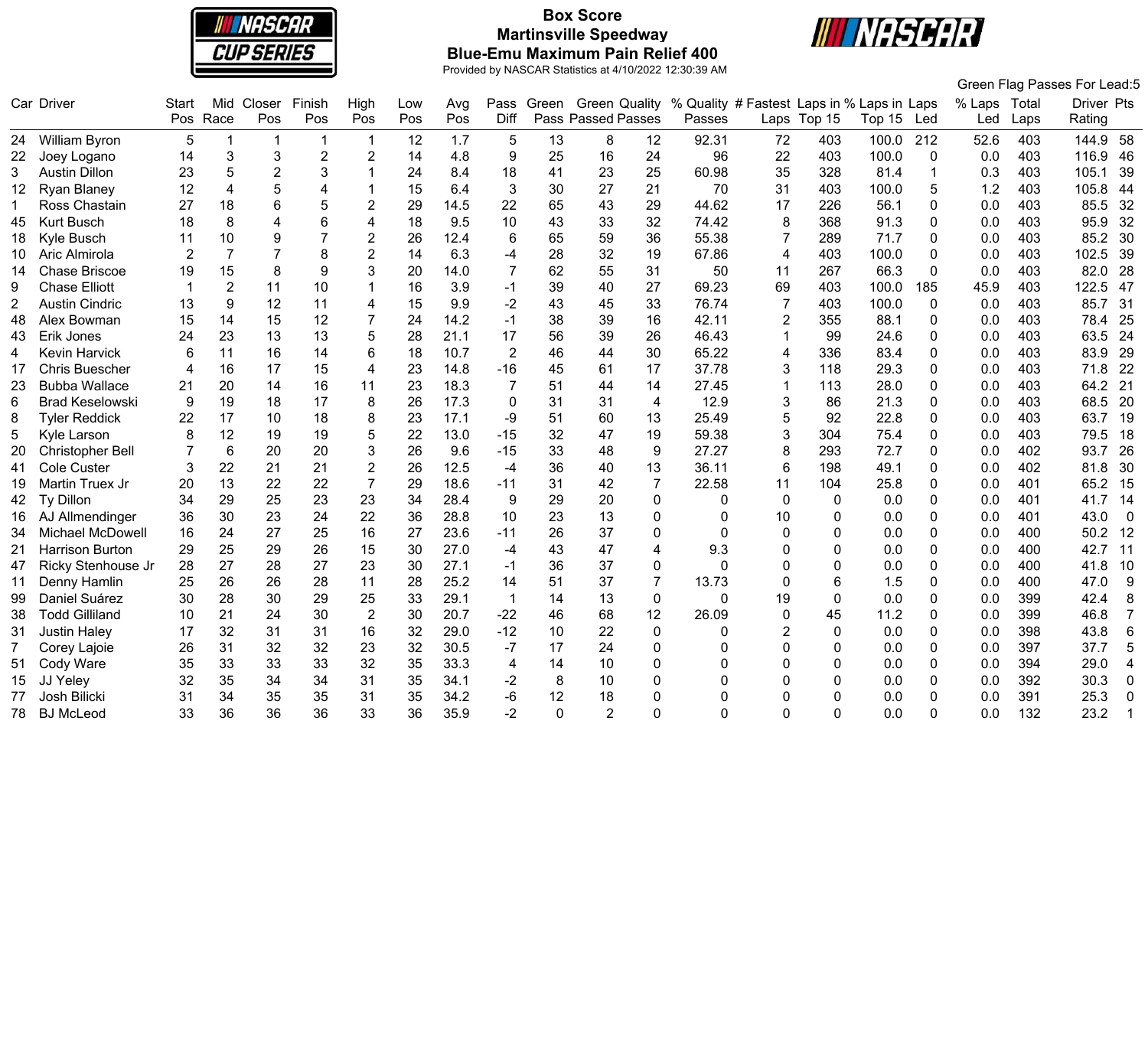**NASCAR CUP SERIES** 

### **Average Running Position Martinsville Speedway Blue-Emu Maximum Pain Relief 400**



| Rank           | Car              | <b>Driver</b>          | Team                            | Finish Pos.    | Average Pos |
|----------------|------------------|------------------------|---------------------------------|----------------|-------------|
| 1              | 24               | William Byron          | RaptorTough.com                 | 1              | 1.65        |
| $\overline{2}$ | $\boldsymbol{9}$ | <b>Chase Elliott</b>   | Llumar                          | 10             | 3.92        |
| 3              | 22               | Joey Logano            | <b>Shell Pennzoil</b>           | $\overline{2}$ | 4.83        |
| 4              | 10               | Aric Almirola          | Smithfield Spirals              | 8              | 6.26        |
| 5              | 12               | Ryan Blaney            | <b>Advance Auto Parts</b>       | 4              | 6.39        |
| 6              | 3                | <b>Austin Dillon</b>   | Get Bioethanol                  | 3              | 8.44        |
|                | 45               | <b>Kurt Busch</b>      | McDonald's/MoneyLion            | 6              | 9.53        |
| 8              | 20               | Christopher Bell       | Yahoo!                          | 20             | 9.57        |
| 9              | $\overline{2}$   | <b>Austin Cindric</b>  | Menards \ Moen                  | 11             | 9.93        |
| 10             | $\overline{4}$   | <b>Kevin Harvick</b>   | Subway                          | 14             | 10.71       |
| 11             | 18               | Kyle Busch             | <b>M&amp;M's Crunchy Cookie</b> | $\overline{7}$ | 12.43       |
| 12             | 41               | <b>Cole Custer</b>     | HaasTooling.com                 | 21             | 12.53       |
| 13             | 5                | Kyle Larson            | HendrickCars.com                | 19             | 13.03       |
| 14             | 14               | <b>Chase Briscoe</b>   | <b>Mahindra Tractors</b>        | 9              | 13.99       |
| 15             | 48               | Alex Bowman            | Ally                            | 12             | 14.16       |
| 16             | $\mathbf{1}$     | Ross Chastain          | GoPro                           | 5              | 14.50       |
| 17             | 17               | <b>Chris Buescher</b>  | Fastenal                        | 15             | 14.76       |
| 18             | 8                | <b>Tyler Reddick</b>   | 3CHI                            | 18             | 17.13       |
| 19             | 6                | <b>Brad Keselowski</b> | Fastenal                        | 17             | 17.27       |
| 20             | 23               | <b>Bubba Wallace</b>   | Door Dash                       | 16             | 18.25       |
| 21             | 19               | Martin Truex Jr        | Bass Pro Shops                  | 22             | 18.64       |
| 22             | 38               | <b>Todd Gilliland</b>  | <b>Cross Country Adjusting</b>  | 30             | 20.70       |
| 23             | 43               | Erik Jones             | FOCUSfactor                     | 13             | 21.10       |
| 24             | 34               | Michael McDowell       | Navage Nasal Care               | 25             | 23.61       |
| 25             | 11               | Denny Hamlin           | <b>SportClips Haircuts</b>      | 28             | 25.24       |
| 26             | 21               | <b>Harrison Burton</b> | Motorcraft \ Quick Lane         | 26             | 26.98       |
| 27             | 47               | Ricky Stenhouse Jr     | Kroger/Louisiana Hot Sauce      | 27             | 27.13       |
| 28             | 42               | Ty Dillon              | chevyliners.com                 | 23             | 28.36       |
| 29             | 16               | AJ Allmendinger        | <b>Action Industries</b>        | 24             | 28.80       |
| 30             | 31               | <b>Justin Haley</b>    | LeafFilter Gutter Protection    | 31             | 29.00       |
| 31             | 99               | Daniel Suárez          | GoPro                           | 29             | 29.12       |
| 32             | $\overline{7}$   | Corey Lajoie           | Built.com                       | 32             | 30.52       |
| 33             | 51               | Cody Ware              | Nurtec ODT                      | 33             | 33.33       |
| 34             | 15               | JJ Yeley               |                                 | 34             | 34.14       |
| 35             | 77               | Josh Bilicki           | Zeigler Auto Group              | 35             | 34.19       |
| 36             | 78               | <b>BJ</b> McLeod       | <b>Epilepsy Foundation</b>      | 36             | 35.89       |
|                |                  |                        |                                 |                |             |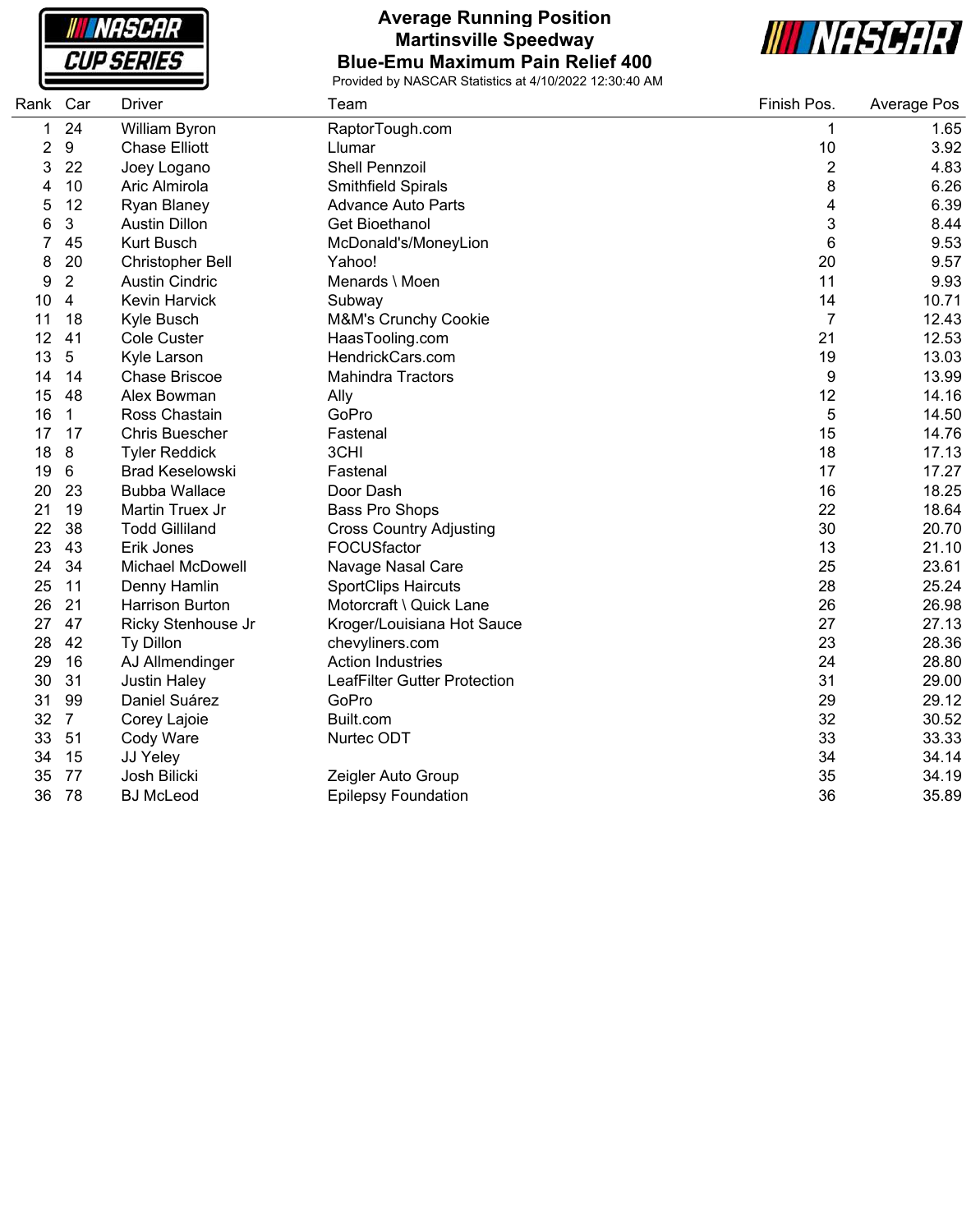**INASCAR CUP SERIES** 

### **Closers Martinsville Speedway Blue-Emu Maximum Pain Relief 400**



| Rank | Car                     | <b>Driver</b>           | Team                           | Closing Pos. | Finish Pos. | Gained                  |
|------|-------------------------|-------------------------|--------------------------------|--------------|-------------|-------------------------|
| 1    | 48                      | Alex Bowman             | Ally                           | 15           | 12          | 3                       |
| 2    | 21                      | <b>Harrison Burton</b>  | Motorcraft \ Quick Lane        | 29           | 26          | 3                       |
| 3    | 18                      | Kyle Busch              | M&M's Crunchy Cookie           | 9            | 7           | 2                       |
| 4    | $\overline{\mathbf{4}}$ | Kevin Harvick           | Subway                         | 16           | 14          | $\overline{\mathbf{c}}$ |
| 5    | 17                      | <b>Chris Buescher</b>   | Fastenal                       | 17           | 15          | $\overline{\mathbf{c}}$ |
| 6    | 42                      | Ty Dillon               | chevyliners.com                | 25           | 23          | $\overline{\mathbf{c}}$ |
|      | 34                      | <b>Michael McDowell</b> | Navage Nasal Care              | 27           | 25          | $\overline{c}$          |
| 8    | 22                      | Joey Logano             | <b>Shell Pennzoil</b>          | 3            | 2           | 1                       |
| 9    | 12                      | Ryan Blaney             | <b>Advance Auto Parts</b>      | 5            | 4           | 1                       |
| 10   | 1                       | Ross Chastain           | GoPro                          | 6            | 5           | 1                       |
| 11   | 9                       | <b>Chase Elliott</b>    | Llumar                         | 11           | 10          | 1                       |
| 12   | $\overline{2}$          | <b>Austin Cindric</b>   | Menards \ Moen                 | 12           | 11          | 1                       |
| 13   | 6                       | <b>Brad Keselowski</b>  | Fastenal                       | 18           | 17          | 1                       |
| 14   | 47                      | Ricky Stenhouse Jr      | Kroger/Louisiana Hot Sauce     | 28           | 27          | 1                       |
| 15   | 99                      | Daniel Suárez           | GoPro                          | 30           | 29          | 1                       |
| 16   | 24                      | William Byron           | RaptorTough.com                | 1            | 1           | 0                       |
| 17   | 43                      | Erik Jones              | FOCUSfactor                    | 13           | 13          | 0                       |
| 18   | 5                       | Kyle Larson             | HendrickCars.com               | 19           | 19          | 0                       |
| 19   | 20                      | <b>Christopher Bell</b> | Yahoo!                         | 20           | 20          | 0                       |
| 20   | 41                      | Cole Custer             | HaasTooling.com                | 21           | 21          | 0                       |
| 21   | 19                      | Martin Truex Jr         | <b>Bass Pro Shops</b>          | 22           | 22          | 0                       |
| 22   | 31                      | <b>Justin Haley</b>     | LeafFilter Gutter Protection   | 31           | 31          | 0                       |
| 23   | $\overline{7}$          | Corey Lajoie            | Built.com                      | 32           | 32          | 0                       |
| 24   | 51                      | Cody Ware               | Nurtec ODT                     | 33           | 33          | 0                       |
| 25   | 15                      | JJ Yeley                |                                | 34           | 34          | 0                       |
| 26   | 77                      | Josh Bilicki            | Zeigler Auto Group             | 35           | 35          | 0                       |
| 27   | 78                      | <b>BJ McLeod</b>        | <b>Epilepsy Foundation</b>     | 36           | 36          | 0                       |
| 28   | 3                       | <b>Austin Dillon</b>    | <b>Get Bioethanol</b>          | 2            | 3           | -1                      |
| 29   | 10                      | Aric Almirola           | Smithfield Spirals             | 7            | 8           | $-1$                    |
| 30   | 14                      | <b>Chase Briscoe</b>    | <b>Mahindra Tractors</b>       | 8            | 9           | $-1$                    |
| 31   | 16                      | AJ Allmendinger         | <b>Action Industries</b>       | 23           | 24          | $-1$                    |
| 32   | 45                      | <b>Kurt Busch</b>       | McDonald's/MoneyLion           | 4            | 6           | $-2$                    |
| 33   | 23                      | <b>Bubba Wallace</b>    | Door Dash                      | 14           | 16          | $-2$                    |
| 34   | 11                      | Denny Hamlin            | <b>SportClips Haircuts</b>     | 26           | 28          | $-2$                    |
| 35   | 38                      | <b>Todd Gilliland</b>   | <b>Cross Country Adjusting</b> | 24           | 30          | $-6$                    |
| 36   | 8                       | <b>Tyler Reddick</b>    | 3CHI                           | 10           | 18          | -8                      |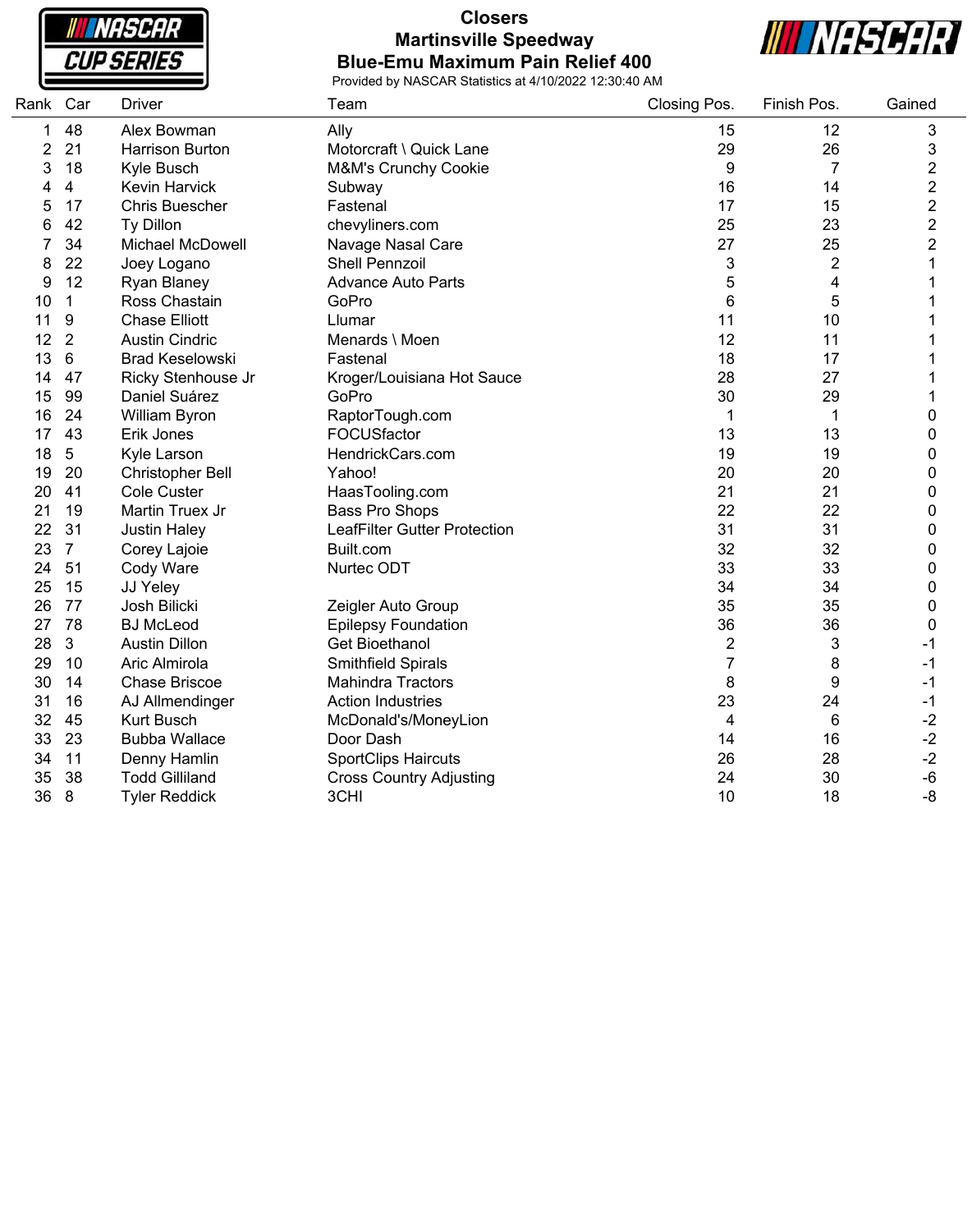**NASCAR CUP SERIES** 

## **Driver Rating Martinsville Speedway Blue-Emu Maximum Pain Relief 400**



| Rank | Car            | <b>Driver</b>           | Team                           | Finish Pos.    | <b>Driver Rating</b> |
|------|----------------|-------------------------|--------------------------------|----------------|----------------------|
| 1    | 24             | William Byron           | RaptorTough.com                | 1              | 144.9                |
| 2    | 9              | <b>Chase Elliott</b>    | Llumar                         | 10             | 122.5                |
| 3    | 22             | Joey Logano             | <b>Shell Pennzoil</b>          | $\overline{2}$ | 116.9                |
| 4    | 12             | <b>Ryan Blaney</b>      | <b>Advance Auto Parts</b>      | 4              | 105.8                |
| 5    | 3              | <b>Austin Dillon</b>    | <b>Get Bioethanol</b>          | 3              | 105.1                |
| 6    | 10             | Aric Almirola           | Smithfield Spirals             | 8              | 102.5                |
|      | 45             | <b>Kurt Busch</b>       | McDonald's/MoneyLion           | 6              | 95.9                 |
| 8    | 20             | <b>Christopher Bell</b> | Yahoo!                         | 20             | 93.7                 |
| 9    | $\overline{2}$ | <b>Austin Cindric</b>   | Menards \ Moen                 | 11             | 85.7                 |
| 10   | $\mathbf{1}$   | Ross Chastain           | GoPro                          | 5              | 85.5                 |
| 11   | 18             | Kyle Busch              | M&M's Crunchy Cookie           | $\overline{7}$ | 85.2                 |
| 12   | 4              | <b>Kevin Harvick</b>    | Subway                         | 14             | 83.9                 |
| 13   | 14             | <b>Chase Briscoe</b>    | <b>Mahindra Tractors</b>       | 9              | 82.0                 |
| 14   | 41             | <b>Cole Custer</b>      | HaasTooling.com                | 21             | 81.8                 |
| 15   | 5              | Kyle Larson             | HendrickCars.com               | 19             | 79.5                 |
| 16   | 48             | Alex Bowman             | Ally                           | 12             | 78.4                 |
| 17   | 17             | <b>Chris Buescher</b>   | Fastenal                       | 15             | 71.8                 |
| 18   | 6              | <b>Brad Keselowski</b>  | Fastenal                       | 17             | 68.5                 |
| 19   | 19             | Martin Truex Jr         | <b>Bass Pro Shops</b>          | 22             | 65.2                 |
| 20   | 23             | <b>Bubba Wallace</b>    | Door Dash                      | 16             | 64.2                 |
| 21   | 8              | <b>Tyler Reddick</b>    | 3CHI                           | 18             | 63.7                 |
| 22   | 43             | Erik Jones              | FOCUSfactor                    | 13             | 63.5                 |
| 23   | 34             | Michael McDowell        | Navage Nasal Care              | 25             | 50.2                 |
| 24   | 11             | Denny Hamlin            | <b>SportClips Haircuts</b>     | 28             | 47.0                 |
| 25   | 38             | <b>Todd Gilliland</b>   | <b>Cross Country Adjusting</b> | 30             | 46.8                 |
| 26   | 31             | <b>Justin Haley</b>     | LeafFilter Gutter Protection   | 31             | 43.8                 |
| 27   | 16             | AJ Allmendinger         | <b>Action Industries</b>       | 24             | 43.0                 |
| 28   | 21             | <b>Harrison Burton</b>  | Motorcraft \ Quick Lane        | 26             | 42.7                 |
| 29   | 99             | Daniel Suárez           | GoPro                          | 29             | 42.4                 |
| 30   | 47             | Ricky Stenhouse Jr      | Kroger/Louisiana Hot Sauce     | 27             | 41.8                 |
| 31   | 42             | Ty Dillon               | chevyliners.com                | 23             | 41.7                 |
| 32   | $\overline{7}$ | Corey Lajoie            | Built.com                      | 32             | 37.7                 |
| 33   | 15             | JJ Yeley                |                                | 34             | 30.3                 |
| 34   | 51             | Cody Ware               | Nurtec ODT                     | 33             | 29.0                 |
| 35   | 77             | Josh Bilicki            | Zeigler Auto Group             | 35             | 25.3                 |
| 36   | 78             | <b>BJ McLeod</b>        | <b>Epilepsy Foundation</b>     | 36             | 23.2                 |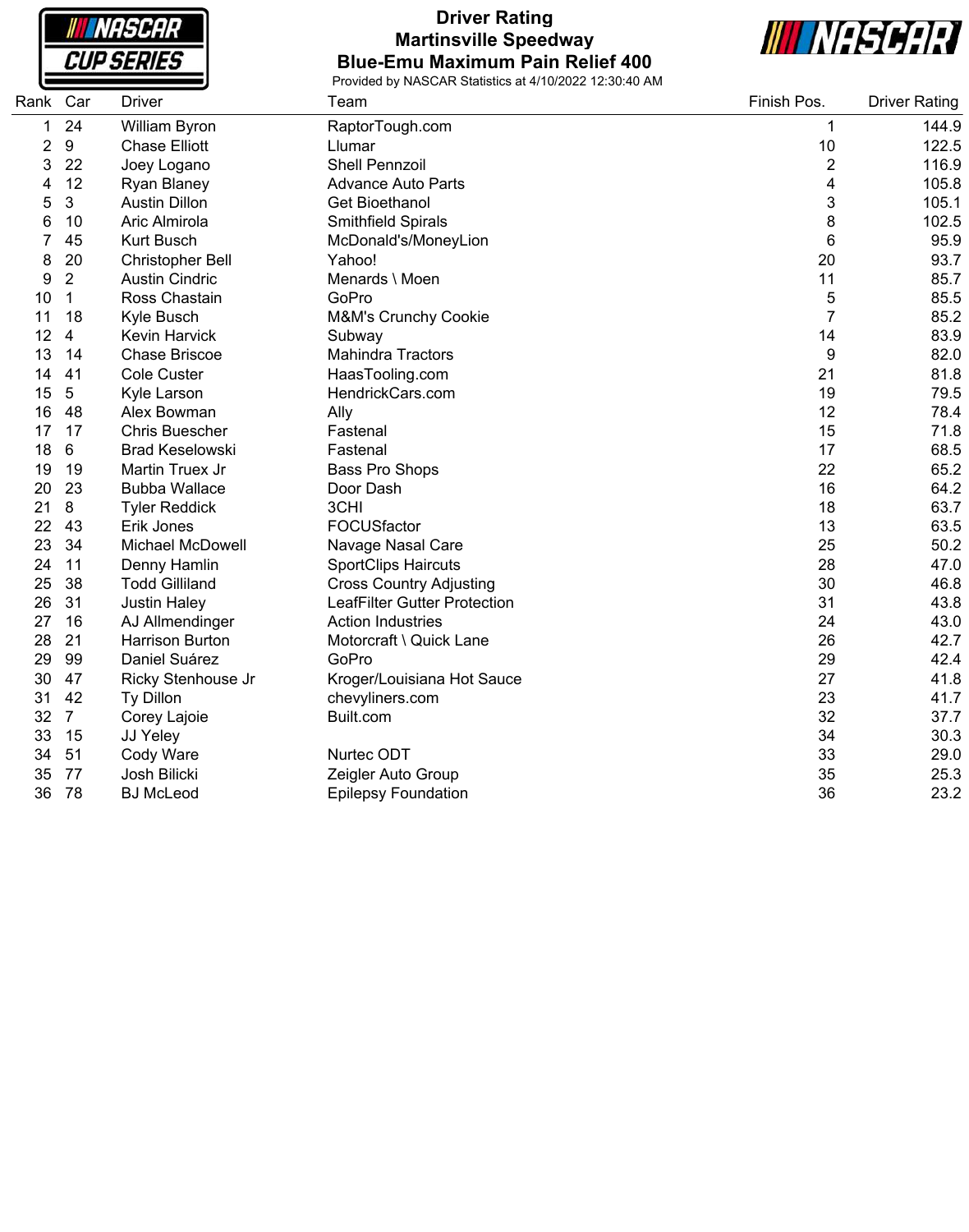**NASCAR CUP SERIES** 

#### **Fastest Drivers Early In A Run Martinsville Speedway Blue-Emu Maximum Pain Relief 400**



| Rank | Car                     | <b>Driver</b>           | Team                           | Laps | Finish Pos.    | Speed  |
|------|-------------------------|-------------------------|--------------------------------|------|----------------|--------|
| 1    | 24                      | William Byron           | RaptorTough.com                | 403  |                | 94.033 |
| 2    | 9                       | <b>Chase Elliott</b>    | Llumar                         | 403  | 10             | 93.653 |
| 3    | 20                      | Christopher Bell        | Yahoo!                         | 402  | 20             | 93.517 |
| 4    | 22                      | Joey Logano             | <b>Shell Pennzoil</b>          | 403  | $\overline{2}$ | 93.514 |
| 5    | 10                      | Aric Almirola           | Smithfield Spirals             | 403  | 8              | 93.305 |
| 6    | 3                       | <b>Austin Dillon</b>    | <b>Get Bioethanol</b>          | 403  | 3              | 93.292 |
|      | 12                      | <b>Ryan Blaney</b>      | <b>Advance Auto Parts</b>      | 403  | 4              | 93.288 |
| 8    | 41                      | <b>Cole Custer</b>      | HaasTooling.com                | 402  | 21             | 93.278 |
| 9    | 18                      | Kyle Busch              | M&M's Crunchy Cookie           | 403  | 7              | 93.188 |
| 10   | 5                       | Kyle Larson             | HendrickCars.com               | 403  | 19             | 93.186 |
| 11   | $\overline{\mathbf{4}}$ | <b>Kevin Harvick</b>    | Subway                         | 403  | 14             | 93.077 |
| 12   | 14                      | <b>Chase Briscoe</b>    | <b>Mahindra Tractors</b>       | 403  | 9              | 93.014 |
| 13   | 45                      | <b>Kurt Busch</b>       | McDonald's/MoneyLion           | 403  | 6              | 92.989 |
| 14   | 2                       | <b>Austin Cindric</b>   | Menards \ Moen                 | 403  | 11             | 92.960 |
| 15   | 17                      | Chris Buescher          | Fastenal                       | 403  | 15             | 92.862 |
| 16   | 48                      | Alex Bowman             | Ally                           | 403  | 12             | 92.844 |
| 17   | 1                       | Ross Chastain           | GoPro                          | 403  | 5              | 92.836 |
| 18   | 8                       | <b>Tyler Reddick</b>    | 3CHI                           | 403  | 18             | 92.752 |
| 19   | 19                      | Martin Truex Jr         | Bass Pro Shops                 | 401  | 22             | 92.748 |
| 20   | 43                      | Erik Jones              | FOCUSfactor                    | 403  | 13             | 92.727 |
| 21   | 6                       | <b>Brad Keselowski</b>  | Fastenal                       | 403  | 17             | 92.720 |
| 22   | 23                      | <b>Bubba Wallace</b>    | Door Dash                      | 403  | 16             | 92.529 |
| 23   | 16                      | AJ Allmendinger         | <b>Action Industries</b>       | 401  | 24             | 92.517 |
| 24   | 38                      | <b>Todd Gilliland</b>   | <b>Cross Country Adjusting</b> | 399  | 30             | 92.325 |
| 25   | 11                      | Denny Hamlin            | <b>SportClips Haircuts</b>     | 400  | 28             | 92.273 |
| 26   | 47                      | Ricky Stenhouse Jr      | Kroger/Louisiana Hot Sauce     | 400  | 27             | 92.251 |
| 27   | 34                      | <b>Michael McDowell</b> | Navage Nasal Care              | 400  | 25             | 92.247 |
| 28   | 21                      | <b>Harrison Burton</b>  | Motorcraft \ Quick Lane        | 400  | 26             | 92.205 |
| 29   | 42                      | Ty Dillon               | chevyliners.com                | 401  | 23             | 92.161 |
| 30   | 99                      | Daniel Suárez           | GoPro                          | 399  | 29             | 92.096 |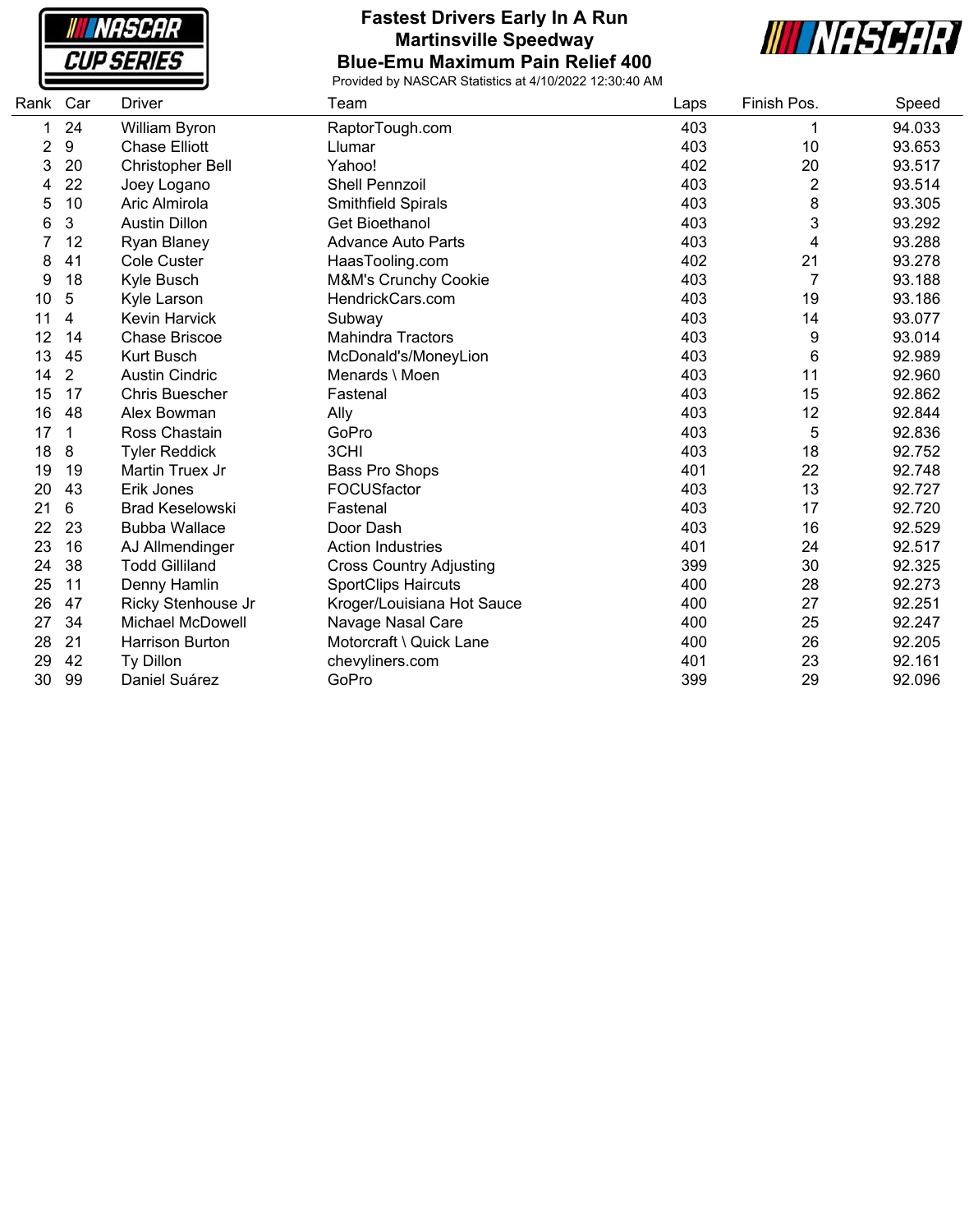**NASCAR CUP SERIES** 

### **Fastest Drivers Late In A Run Martinsville Speedway Blue-Emu Maximum Pain Relief 400**



| Rank | Car            | Driver                  | Team                            | Laps | Finish Pos.    | Speed  |
|------|----------------|-------------------------|---------------------------------|------|----------------|--------|
| 1    | 3              | <b>Austin Dillon</b>    | <b>Get Bioethanol</b>           | 403  | 3              | 91.465 |
| 2    | 22             | Joey Logano             | <b>Shell Pennzoil</b>           | 403  | 2              | 91.351 |
| 3    | 24             | William Byron           | RaptorTough.com                 | 403  |                | 91.266 |
| 4    | 12             | <b>Ryan Blaney</b>      | <b>Advance Auto Parts</b>       | 403  | 4              | 91.220 |
| 5    | 1              | Ross Chastain           | GoPro                           | 403  | 5              | 91.188 |
| 6    | 45             | <b>Kurt Busch</b>       | McDonald's/MoneyLion            | 403  | 6              | 91.123 |
|      | 19             | Martin Truex Jr         | Bass Pro Shops                  | 401  | 22             | 91.121 |
| 8    | 10             | Aric Almirola           | Smithfield Spirals              | 403  | 8              | 91.076 |
| 9    | 23             | <b>Bubba Wallace</b>    | Door Dash                       | 403  | 16             | 91.054 |
| 10   | 5              | Kyle Larson             | HendrickCars.com                | 403  | 19             | 91.024 |
| 11   | 4              | Kevin Harvick           | Subway                          | 403  | 14             | 90.885 |
| 12   | 9              | <b>Chase Elliott</b>    | Llumar                          | 403  | 10             | 90.833 |
| 13   | 8              | <b>Tyler Reddick</b>    | 3CHI                            | 403  | 18             | 90.829 |
| 14   | 14             | Chase Briscoe           | <b>Mahindra Tractors</b>        | 403  | 9              | 90.823 |
| 15   | $\overline{2}$ | <b>Austin Cindric</b>   | Menards \ Moen                  | 403  | 11             | 90.798 |
| 16   | 6              | <b>Brad Keselowski</b>  | Fastenal                        | 403  | 17             | 90.590 |
| 17   | 48             | Alex Bowman             | Ally                            | 403  | 12             | 90.566 |
| 18   | 41             | <b>Cole Custer</b>      | HaasTooling.com                 | 402  | 21             | 90.563 |
| 19   | 16             | AJ Allmendinger         | <b>Action Industries</b>        | 401  | 24             | 90.545 |
| 20   | 11             | Denny Hamlin            | <b>SportClips Haircuts</b>      | 400  | 28             | 90.529 |
| 21   | 20             | Christopher Bell        | Yahoo!                          | 402  | 20             | 90.527 |
| 22   | 21             | <b>Harrison Burton</b>  | Motorcraft \ Quick Lane         | 400  | 26             | 90.475 |
| 23   | 18             | Kyle Busch              | <b>M&amp;M's Crunchy Cookie</b> | 403  | $\overline{7}$ | 90.428 |
| 24   | 43             | Erik Jones              | FOCUSfactor                     | 403  | 13             | 90.408 |
| 25   | 34             | <b>Michael McDowell</b> | Navage Nasal Care               | 400  | 25             | 90.323 |
| 26   | 17             | <b>Chris Buescher</b>   | Fastenal                        | 403  | 15             | 90.290 |
| 27   | 42             | Ty Dillon               | chevyliners.com                 | 401  | 23             | 90.165 |
| 28   | 47             | Ricky Stenhouse Jr      | Kroger/Louisiana Hot Sauce      | 400  | 27             | 90.078 |
| 29   | 38             | <b>Todd Gilliland</b>   | <b>Cross Country Adjusting</b>  | 399  | 30             | 89.957 |
| 30   | 99             | Daniel Suárez           | GoPro                           | 399  | 29             | 89.406 |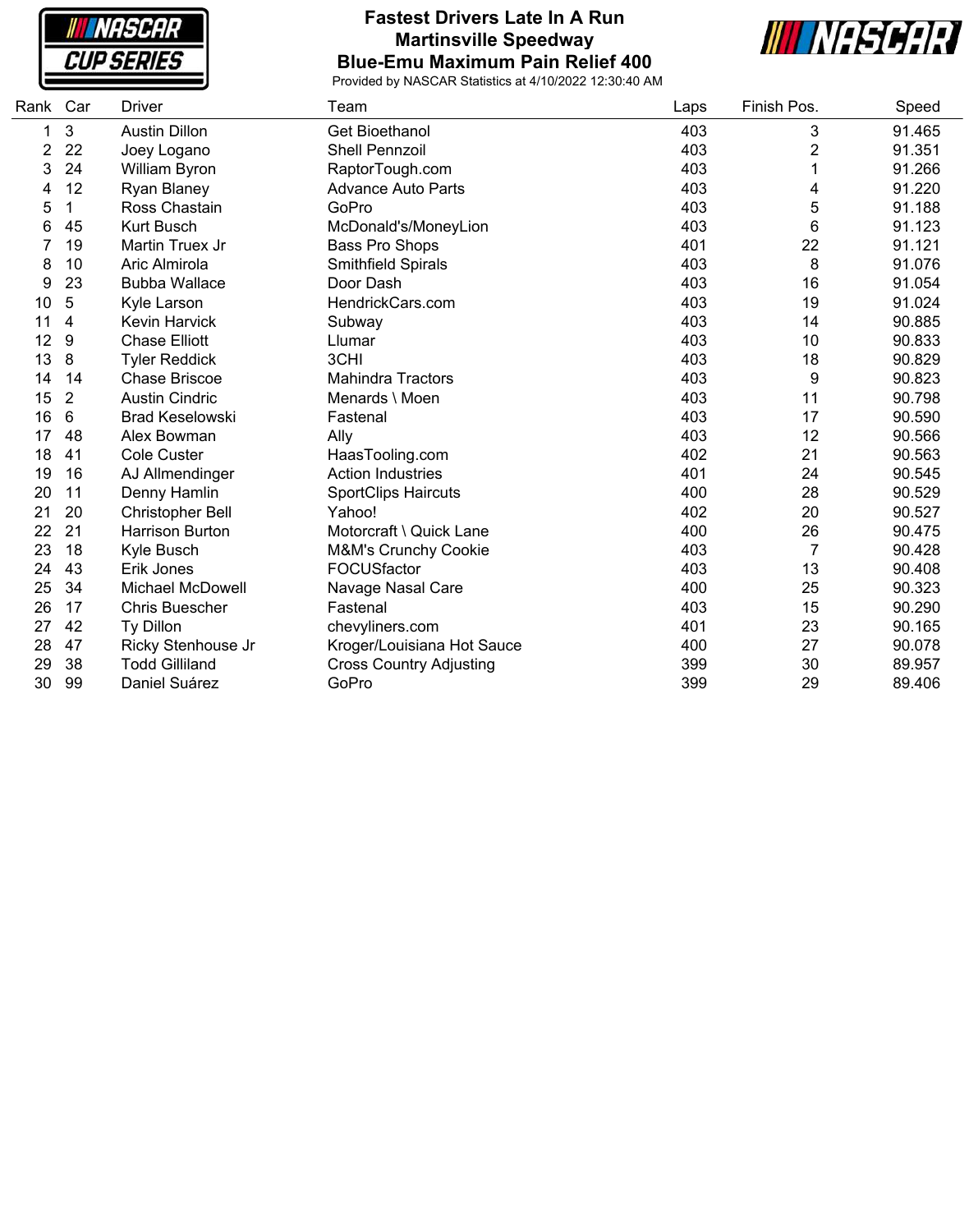**INASCAR CUP SERIES** 

## **Fastest Laps Run Martinsville Speedway Blue-Emu Maximum Pain Relief 400**



| Rank | Car | <b>Driver</b>           | Team                         | Percentage | Finish Pos.    | Laps           |
|------|-----|-------------------------|------------------------------|------------|----------------|----------------|
|      | 24  | William Byron           | RaptorTough.com              | 20.1       | 1              | 72             |
|      | 9   | <b>Chase Elliott</b>    | Llumar                       | 19.3       | 10             | 69             |
| 3    | 3   | <b>Austin Dillon</b>    | Get Bioethanol               | 9.8        | 3              | 35             |
|      | 12  | Ryan Blaney             | <b>Advance Auto Parts</b>    | 8.7        | 4              | 31             |
| 5    | 22  | Joey Logano             | Shell Pennzoil               | 6.2        | 2              | 22             |
| 6    | 99  | Daniel Suárez           | GoPro                        | 5.3        | 29             | 19             |
|      |     | Ross Chastain           | GoPro                        | 4.8        | 5              | 17             |
| 8    | 14  | <b>Chase Briscoe</b>    | <b>Mahindra Tractors</b>     | 3.1        | 9              | 11             |
| 9    | 19  | Martin Truex Jr         | Bass Pro Shops               | 3.1        | 22             | 11             |
| 10   | 16  | AJ Allmendinger         | <b>Action Industries</b>     | 2.8        | 24             | 10             |
| 11   | 45  | Kurt Busch              | McDonald's/MoneyLion         | 2.2        | 6              | 8              |
| 12   | 20  | <b>Christopher Bell</b> | Yahoo!                       | 2.2        | 20             | 8              |
| 13   | 18  | Kyle Busch              | M&M's Crunchy Cookie         | 2.0        | $\overline{7}$ |                |
| 14   | 2   | <b>Austin Cindric</b>   | Menards \ Moen               | 2.0        | 11             |                |
| 15   | 41  | <b>Cole Custer</b>      | HaasTooling.com              | 1.7        | 21             | 6              |
| 16   | 8   | <b>Tyler Reddick</b>    | 3CHI                         | 1.4        | 18             | 5              |
| 17   | 10  | Aric Almirola           | Smithfield Spirals           | 1.1        | 8              | 4              |
| 18   | 4   | Kevin Harvick           | Subway                       | 1.1        | 14             | 4              |
| 19   | 17  | <b>Chris Buescher</b>   | Fastenal                     | 0.8        | 15             | 3              |
| 20   | 6   | <b>Brad Keselowski</b>  | Fastenal                     | 0.8        | 17             | 3              |
| 21   | 5   | Kyle Larson             | HendrickCars.com             | 0.8        | 19             | 3              |
| 22   | 48  | Alex Bowman             | Ally                         | 0.6        | 12             | $\overline{2}$ |
| 23   | 31  | <b>Justin Haley</b>     | LeafFilter Gutter Protection | 0.6        | 31             | $\overline{2}$ |
| 24   | 43  | Erik Jones              | FOCUSfactor                  | 0.3        | 13             |                |
| 25   | 23  | <b>Bubba Wallace</b>    | Door Dash                    | 0.3        | 16             |                |
|      |     |                         |                              |            |                |                |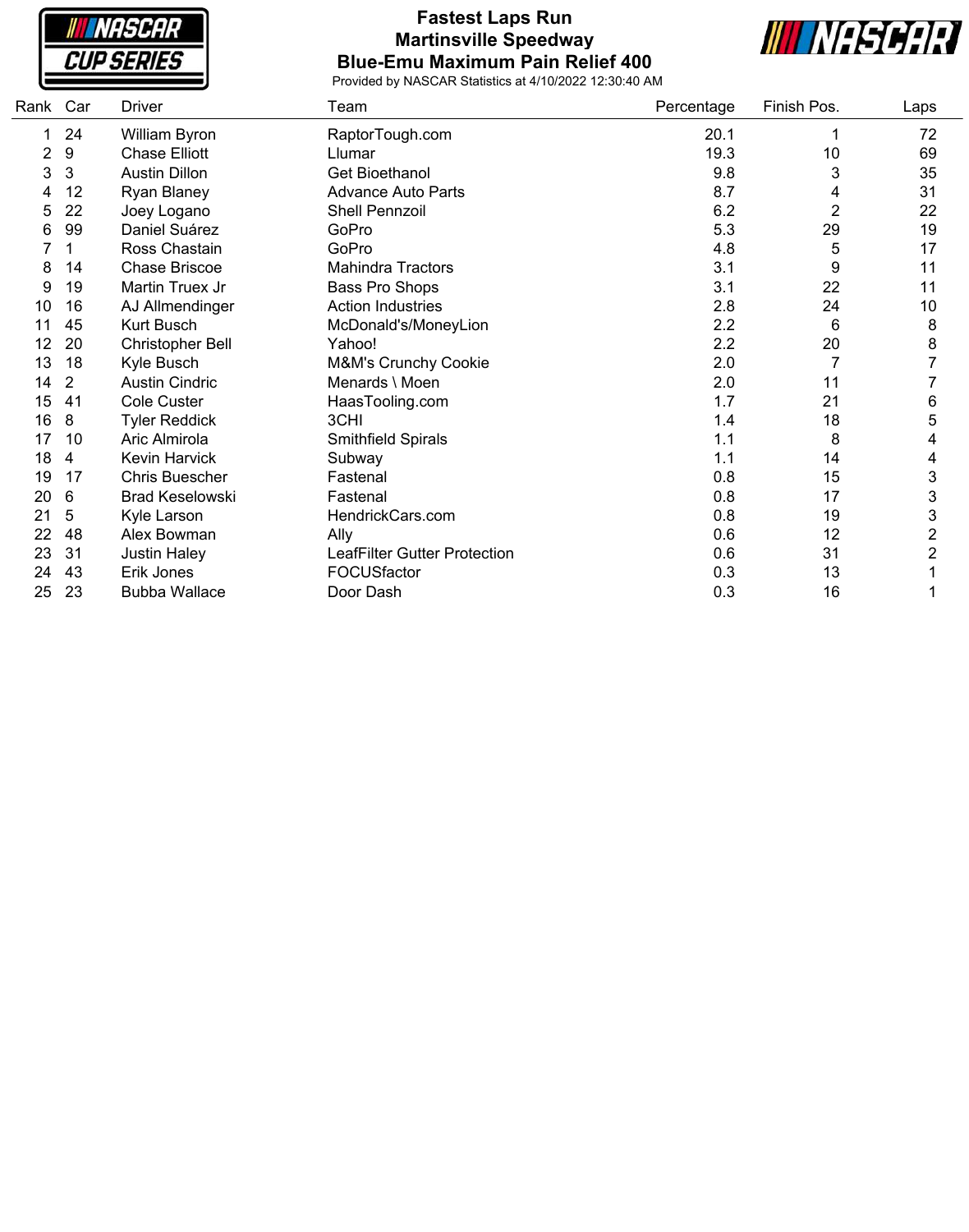**INASCAR CUP SERIES** 

## **Fastest on Restarts Martinsville Speedway Blue-Emu Maximum Pain Relief 400**



| Rank | Car            | <b>Driver</b>           | Team                                | Finish Pos.    | Average Speed |
|------|----------------|-------------------------|-------------------------------------|----------------|---------------|
| 1    | 24             | William Byron           | RaptorTough.com                     | 1              | 92.124        |
| 2    | 22             | Joey Logano             | <b>Shell Pennzoil</b>               | $\overline{2}$ | 92.000        |
| 3    | 9              | <b>Chase Elliott</b>    | Llumar                              | 10             | 91.925        |
| 4    | 3              | <b>Austin Dillon</b>    | <b>Get Bioethanol</b>               | 3              | 91.922        |
| 5    | $\overline{2}$ | <b>Austin Cindric</b>   | Menards \ Moen                      | 11             | 91.910        |
| 6    | 12             | Ryan Blaney             | <b>Advance Auto Parts</b>           | 4              | 91.879        |
| 7    | 1              | Ross Chastain           | GoPro                               | 5              | 91.801        |
| 8    | 10             | Aric Almirola           | <b>Smithfield Spirals</b>           | 8              | 91.756        |
| 9    | 45             | <b>Kurt Busch</b>       | McDonald's/MoneyLion                | 6              | 91.751        |
| 10   | 43             | Erik Jones              | FOCUSfactor                         | 13             | 91.669        |
| 11   | 18             | Kyle Busch              | M&M's Crunchy Cookie                | 7              | 91.598        |
| 12   | 14             | <b>Chase Briscoe</b>    | <b>Mahindra Tractors</b>            | 9              | 91.598        |
| 13   | 4              | <b>Kevin Harvick</b>    | Subway                              | 14             | 91.598        |
| 14   | 20             | <b>Christopher Bell</b> | Yahoo!                              | 20             | 91.562        |
| 15   | 11             | Denny Hamlin            | <b>SportClips Haircuts</b>          | 28             | 91.526        |
| 16   | 5              | Kyle Larson             | HendrickCars.com                    | 19             | 91.521        |
| 17   | 48             | Alex Bowman             | Ally                                | 12             | 91.500        |
| 18   | 41             | Cole Custer             | HaasTooling.com                     | 21             | 91.462        |
| 19   | 23             | <b>Bubba Wallace</b>    | Door Dash                           | 16             | 91.431        |
| 20   | 17             | <b>Chris Buescher</b>   | Fastenal                            | 15             | 91.414        |
| 21   | 8              | <b>Tyler Reddick</b>    | 3CHI                                | 18             | 91.391        |
| 22   | 6              | <b>Brad Keselowski</b>  | Fastenal                            | 17             | 91.383        |
| 23   | 42             | Ty Dillon               | chevyliners.com                     | 23             | 91.349        |
| 24   | 16             | AJ Allmendinger         | <b>Action Industries</b>            | 24             | 91.228        |
| 25   | 34             | <b>Michael McDowell</b> | Navage Nasal Care                   | 25             | 91.085        |
| 26   | 47             | Ricky Stenhouse Jr      | Kroger/Louisiana Hot Sauce          | 27             | 91.028        |
| 27   | 19             | Martin Truex Jr         | Bass Pro Shops                      | 22             | 90.975        |
| 28   | 21             | <b>Harrison Burton</b>  | Motorcraft \ Quick Lane             | 26             | 90.856        |
| 29   | 99             | Daniel Suárez           | GoPro                               | 29             | 90.662        |
| 30   | 38             | <b>Todd Gilliland</b>   | <b>Cross Country Adjusting</b>      | 30             | 90.643        |
| 31   | 31             | <b>Justin Haley</b>     | <b>LeafFilter Gutter Protection</b> | 31             | 90.437        |
| 32   | $\overline{7}$ | Corey Lajoie            | Built.com                           | 32             | 89.966        |
| 33   | 51             | Cody Ware               | Nurtec ODT                          | 33             | 89.598        |
| 34   | 15             | JJ Yeley                |                                     | 34             | 88.547        |
| 35   | 77             | Josh Bilicki            | Zeigler Auto Group                  | 35             | 88.523        |
| 36   | 78             | <b>BJ McLeod</b>        | <b>Epilepsy Foundation</b>          | 36             | 84.112        |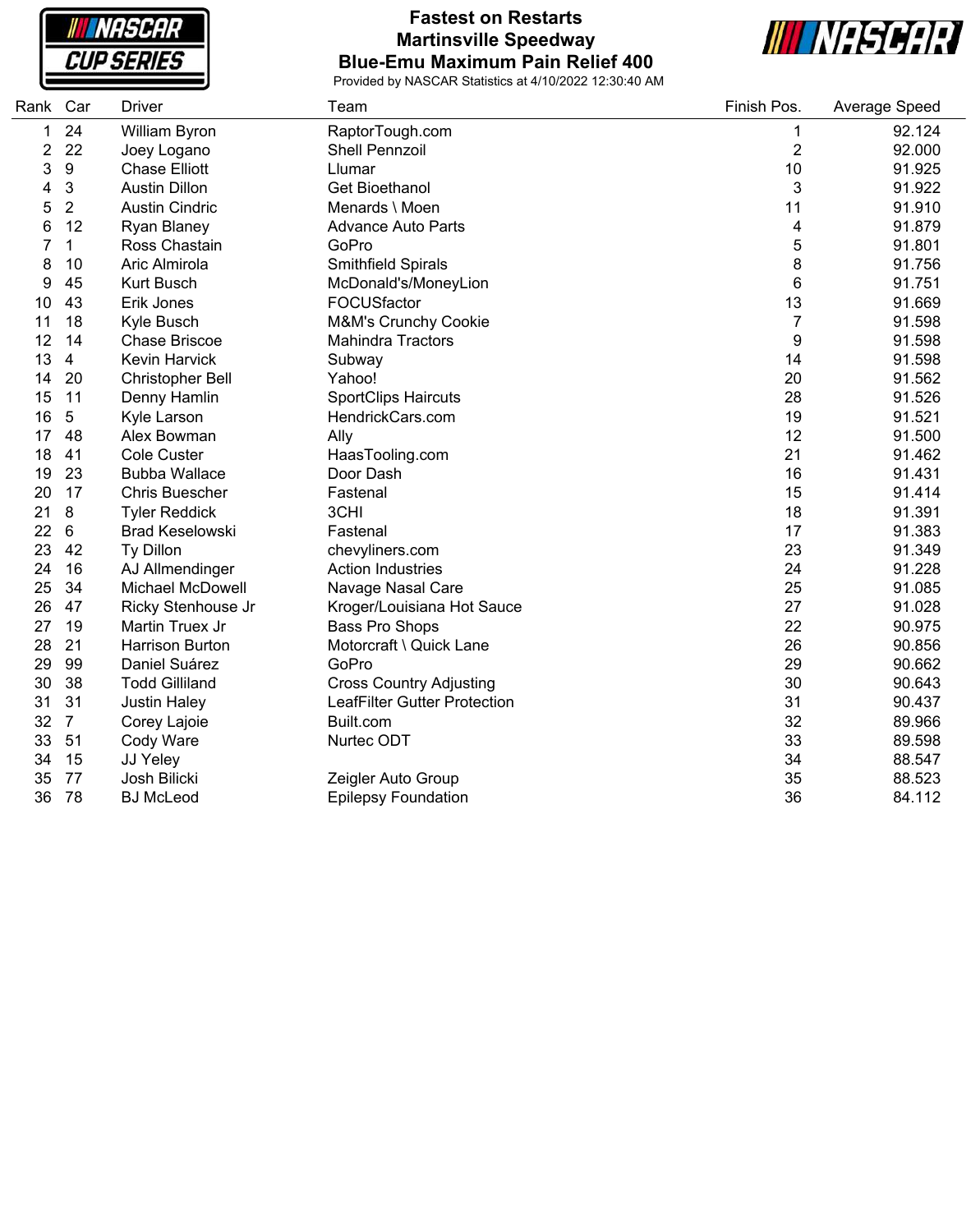**NASCAR CUP SERIES** 

### **Green Flag Passes Martinsville Speedway Blue-Emu Maximum Pain Relief 400**



| Rank Car |                | Driver                  | Team                                | Finish Pos.    | <b>Green Flag Passes</b> |
|----------|----------------|-------------------------|-------------------------------------|----------------|--------------------------|
| 1        | 1              | Ross Chastain           | GoPro                               | 5              | 65                       |
| 2        | 18             | Kyle Busch              | M&M's Crunchy Cookie                | 7              | 65                       |
| 3        | 14             | <b>Chase Briscoe</b>    | <b>Mahindra Tractors</b>            | 9              | 62                       |
|          | 43             | Erik Jones              | FOCUSfactor                         | 13             | 56                       |
| 5        | 23             | <b>Bubba Wallace</b>    | Door Dash                           | 16             | 51                       |
| 6        | 8              | <b>Tyler Reddick</b>    | 3CHI                                | 18             | 51                       |
|          | 11             | Denny Hamlin            | <b>SportClips Haircuts</b>          | 28             | 51                       |
| 8        | 4              | <b>Kevin Harvick</b>    | Subway                              | 14             | 46                       |
| 9        | 38             | <b>Todd Gilliland</b>   | <b>Cross Country Adjusting</b>      | 30             | 46                       |
| 10       | 17             | <b>Chris Buescher</b>   | Fastenal                            | 15             | 45                       |
| 11       | 45             | <b>Kurt Busch</b>       | McDonald's/MoneyLion                | 6              | 43                       |
| 12       | 2              | <b>Austin Cindric</b>   | Menards \ Moen                      | 11             | 43                       |
| 13       | 21             | <b>Harrison Burton</b>  | Motorcraft \ Quick Lane             | 26             | 43                       |
| 14       | 3              | <b>Austin Dillon</b>    | Get Bioethanol                      | 3              | 41                       |
| 15       | 9              | <b>Chase Elliott</b>    | Llumar                              | 10             | 39                       |
| 16       | 48             | Alex Bowman             | Ally                                | 12             | 38                       |
| 17       | 41             | <b>Cole Custer</b>      | HaasTooling.com                     | 21             | 36                       |
| 18       | 47             | Ricky Stenhouse Jr      | Kroger/Louisiana Hot Sauce          | 27             | 36                       |
| 19       | 20             | Christopher Bell        | Yahoo!                              | 20             | 33                       |
| 20       | 5              | Kyle Larson             | HendrickCars.com                    | 19             | 32                       |
| 21       | 6              | <b>Brad Keselowski</b>  | Fastenal                            | 17             | 31                       |
| 22       | 19             | Martin Truex Jr         | Bass Pro Shops                      | 22             | 31                       |
| 23       | 12             | Ryan Blaney             | <b>Advance Auto Parts</b>           | 4              | 30                       |
| 24       | 42             | Ty Dillon               | chevyliners.com                     | 23             | 29                       |
| 25       | 10             | Aric Almirola           | Smithfield Spirals                  | 8              | 28                       |
| 26       | 34             | <b>Michael McDowell</b> | Navage Nasal Care                   | 25             | 26                       |
| 27       | 22             | Joey Logano             | <b>Shell Pennzoil</b>               | $\overline{2}$ | 25                       |
| 28       | 16             | AJ Allmendinger         | <b>Action Industries</b>            | 24             | 23                       |
| 29       | $\overline{7}$ | Corey Lajoie            | Built.com                           | 32             | 17                       |
| 30       | 99             | Daniel Suárez           | GoPro                               | 29             | 14                       |
| 31       | 51             | Cody Ware               | Nurtec ODT                          | 33             | 14                       |
| 32       | 24             | William Byron           | RaptorTough.com                     | 1              | 13                       |
| 33       | 77             | Josh Bilicki            | Zeigler Auto Group                  | 35             | 12                       |
| 34       | 31             | <b>Justin Haley</b>     | <b>LeafFilter Gutter Protection</b> | 31             | 10                       |
| 35       | 15             | JJ Yeley                |                                     | 34             | 8                        |
| 36       | 78             | <b>BJ McLeod</b>        | <b>Epilepsy Foundation</b>          | 36             | 0                        |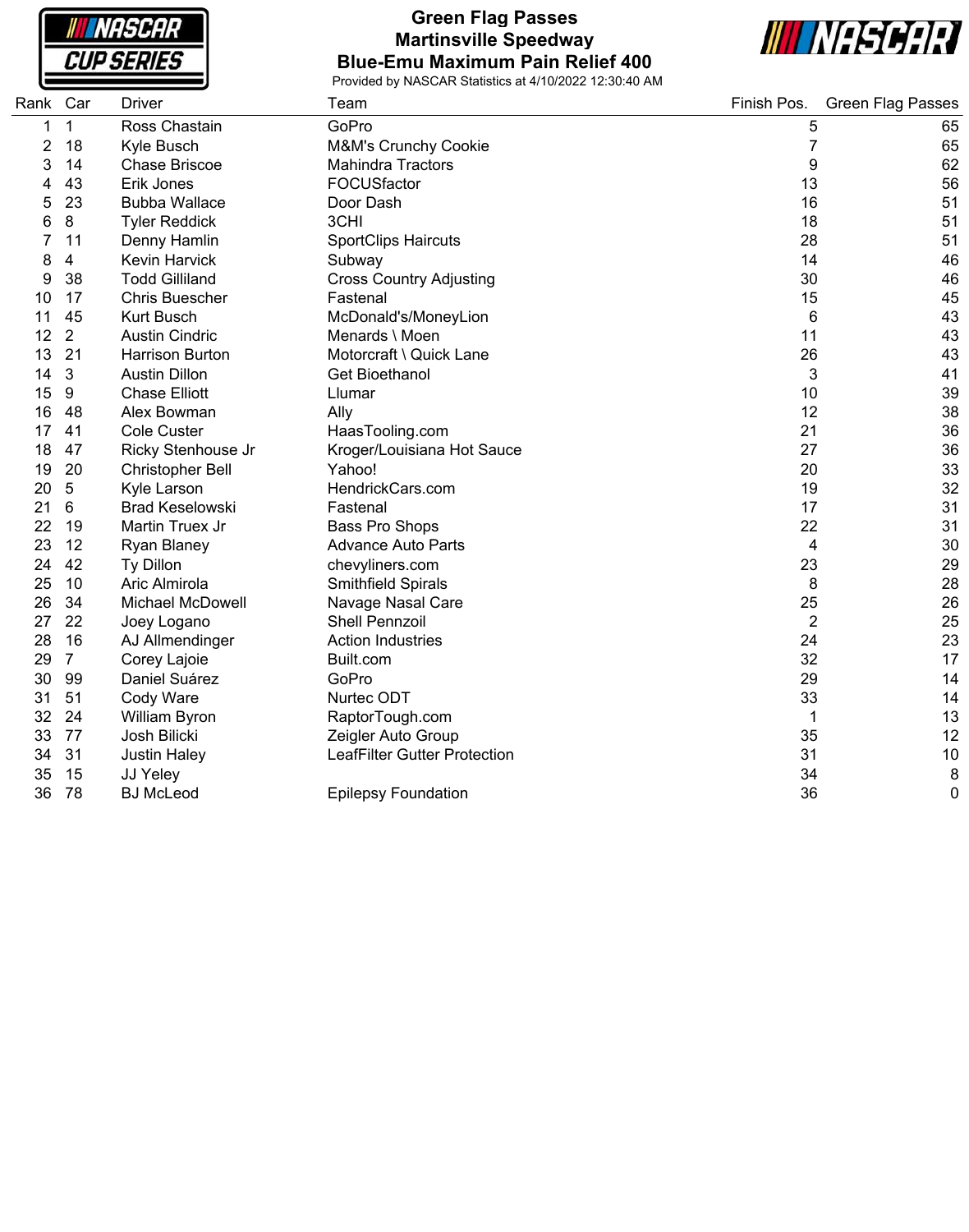**NASCAR CUP SERIES** 

### **Green Flag Speed Martinsville Speedway Blue-Emu Maximum Pain Relief 400**



| Rank Car |                  | <b>Driver</b>           | Team                           | Finish Pos.    | Green Flag Speed |
|----------|------------------|-------------------------|--------------------------------|----------------|------------------|
| 1        | 24               | William Byron           | RaptorTough.com                | 1              | 92.606           |
| 2        | 22               | Joey Logano             | <b>Shell Pennzoil</b>          | $\overline{c}$ | 92.482           |
| 3        | $\boldsymbol{9}$ | <b>Chase Elliott</b>    | Llumar                         | 10             | 92.426           |
| 4        | 3                | <b>Austin Dillon</b>    | <b>Get Bioethanol</b>          | 3              | 92.403           |
| 5        | 12               | Ryan Blaney             | <b>Advance Auto Parts</b>      | 4              | 92.390           |
| 6        | 10               | Aric Almirola           | Smithfield Spirals             | 8              | 92.272           |
| 7        | 45               | <b>Kurt Busch</b>       | McDonald's/MoneyLion           | 6              | 92.271           |
| 8        | 1                | Ross Chastain           | GoPro                          | 5              | 92.194           |
| 9        | 20               | Christopher Bell        | Yahoo!                         | 20             | 92.191           |
| 10       | $\overline{5}$   | Kyle Larson             | HendrickCars.com               | 19             | 92.137           |
| 11       | 4                | <b>Kevin Harvick</b>    | Subway                         | 14             | 92.122           |
| 12       | 14               | <b>Chase Briscoe</b>    | <b>Mahindra Tractors</b>       | 9              | 92.111           |
| 13       | $\overline{2}$   | <b>Austin Cindric</b>   | Menards \ Moen                 | 11             | 92.096           |
| 14       | 18               | Kyle Busch              | M&M's Crunchy Cookie           | $\overline{7}$ | 92.069           |
| 15       | 19               | Martin Truex Jr         | Bass Pro Shops                 | 22             | 92.055           |
| 16       | 48               | Alex Bowman             | Ally                           | 12             | 92.044           |
| 17       | 41               | <b>Cole Custer</b>      | HaasTooling.com                | 21             | 91.990           |
| 18       | 6                | <b>Brad Keselowski</b>  | Fastenal                       | 17             | 91.979           |
| 19       | 23               | <b>Bubba Wallace</b>    | Door Dash                      | 16             | 91.969           |
| 20       | 8                | <b>Tyler Reddick</b>    | 3CHI                           | 18             | 91.946           |
| 21       | 17               | <b>Chris Buescher</b>   | Fastenal                       | 15             | 91.919           |
| 22       | 16               | AJ Allmendinger         | <b>Action Industries</b>       | 24             | 91.902           |
| 23       | 43               | Erik Jones              | FOCUSfactor                    | 13             | 91.734           |
| 24       | 11               | Denny Hamlin            | <b>SportClips Haircuts</b>     | 28             | 91.592           |
| 25       | 21               | <b>Harrison Burton</b>  | Motorcraft \ Quick Lane        | 26             | 91.555           |
| 26       | 34               | <b>Michael McDowell</b> | Navage Nasal Care              | 25             | 91.489           |
| 27       | 47               | Ricky Stenhouse Jr      | Kroger/Louisiana Hot Sauce     | 27             | 91.420           |
| 28       | 42               | Ty Dillon               | chevyliners.com                | 23             | 91.415           |
| 29       | 38               | <b>Todd Gilliland</b>   | <b>Cross Country Adjusting</b> | 30             | 91.305           |
| 30       | 99               | Daniel Suárez           | GoPro                          | 29             | 91.227           |
| 31       | 31               | <b>Justin Haley</b>     | LeafFilter Gutter Protection   | 31             | 90.996           |
| 32       | $\overline{7}$   | Corey Lajoie            | Built.com                      | 32             | 90.717           |
| 33       | 51               | Cody Ware               | Nurtec ODT                     | 33             | 90.151           |
| 34       | 15               | JJ Yeley                |                                | 34             | 89.802           |
| 35       | 77               | Josh Bilicki            | Zeigler Auto Group             | 35             | 89.264           |
| 36       | 78               | <b>BJ</b> McLeod        | <b>Epilepsy Foundation</b>     | 36             | 88.898           |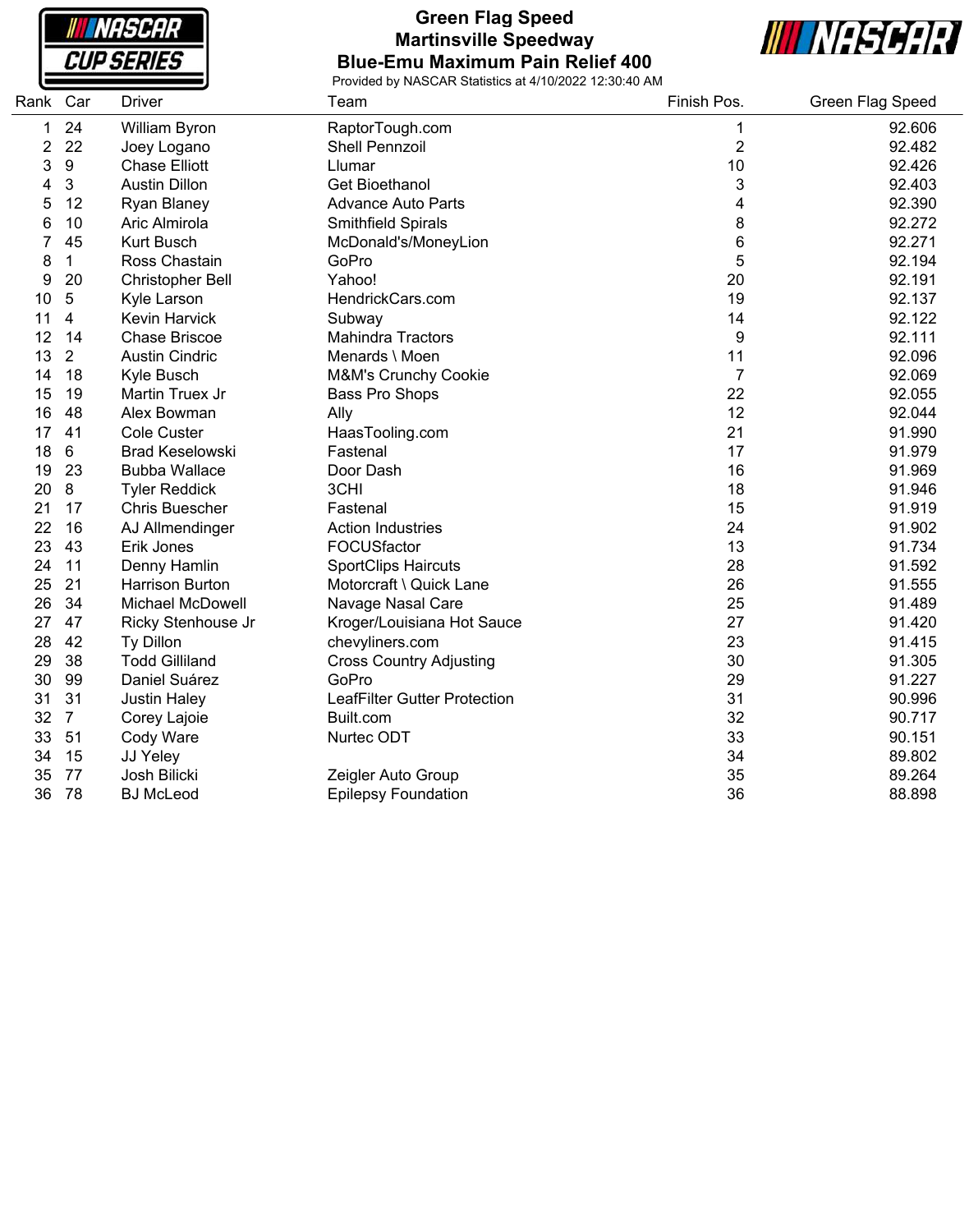**NASCAR CUP SERIES** 

### **Laps in Top 15 Martinsville Speedway Blue-Emu Maximum Pain Relief 400**



| Rank Car       |    | Driver                  | Team                           | Percentage | Finish Pos.    | Laps |
|----------------|----|-------------------------|--------------------------------|------------|----------------|------|
|                | 24 | William Byron           | RaptorTough.com                | 100.0      |                | 403  |
| $\overline{2}$ | 22 | Joey Logano             | Shell Pennzoil                 | 100.0      | $\overline{2}$ | 403  |
| 3              | 12 | <b>Ryan Blaney</b>      | <b>Advance Auto Parts</b>      | 100.0      | 4              | 403  |
| 4              | 10 | Aric Almirola           | Smithfield Spirals             | 100.0      | 8              | 403  |
| 5              | 9  | <b>Chase Elliott</b>    | Llumar                         | 100.0      | 10             | 403  |
| 6              | 2  | <b>Austin Cindric</b>   | Menards \ Moen                 | 100.0      | 11             | 403  |
|                | 45 | Kurt Busch              | McDonald's/MoneyLion           | 91.3       | 6              | 368  |
| 8              | 48 | Alex Bowman             | Ally                           | 88.1       | 12             | 355  |
| 9              | 4  | <b>Kevin Harvick</b>    | Subway                         | 83.4       | 14             | 336  |
| 10             | 3  | <b>Austin Dillon</b>    | Get Bioethanol                 | 81.4       | 3              | 328  |
| 11             | 5  | Kyle Larson             | HendrickCars.com               | 75.4       | 19             | 304  |
| 12             | 20 | <b>Christopher Bell</b> | Yahoo!                         | 72.7       | 20             | 293  |
| 13             | 18 | Kyle Busch              | M&M's Crunchy Cookie           | 71.7       |                | 289  |
| 14             | 14 | <b>Chase Briscoe</b>    | <b>Mahindra Tractors</b>       | 66.3       | 9              | 267  |
| 15             |    | Ross Chastain           | GoPro                          | 56.1       | 5              | 226  |
| 16             | 41 | Cole Custer             | HaasTooling.com                | 49.1       | 21             | 198  |
| 17             | 17 | Chris Buescher          | Fastenal                       | 29.3       | 15             | 118  |
| 18             | 23 | <b>Bubba Wallace</b>    | Door Dash                      | 28.0       | 16             | 113  |
| 19             | 19 | Martin Truex Jr         | Bass Pro Shops                 | 25.8       | 22             | 104  |
| 20             | 43 | Erik Jones              | FOCUSfactor                    | 24.6       | 13             | 99   |
| 21             | 8  | <b>Tyler Reddick</b>    | 3CHI                           | 22.8       | 18             | 92   |
| 22             | 6  | <b>Brad Keselowski</b>  | Fastenal                       | 21.3       | 17             | 86   |
| 23             | 38 | <b>Todd Gilliland</b>   | <b>Cross Country Adjusting</b> | 11.2       | 30             | 45   |
| 24             | 11 | Denny Hamlin            | <b>SportClips Haircuts</b>     | 1.5        | 28             | 6    |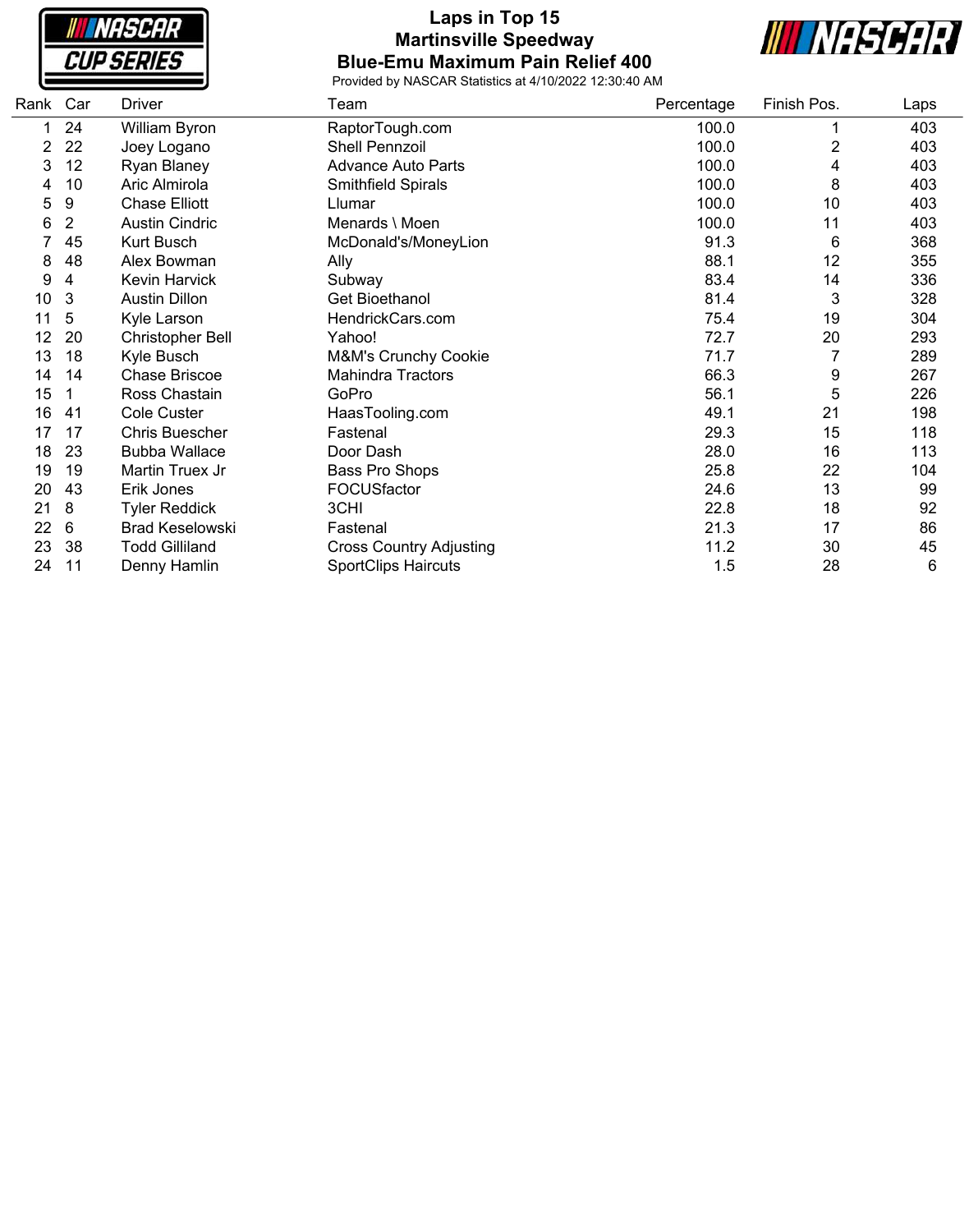

# **Laps Led Martinsville Speedway Blue-Emu Maximum Pain Relief 400**



| Rank | Car | Driver        | ēam                | Percentage | Finish Pos. | $\mathsf{L}$ aps |
|------|-----|---------------|--------------------|------------|-------------|------------------|
|      | 24  | William Byron | RaptorTough.com    | 52.61      |             | 212              |
| 2 9  |     | Chase Elliott | Llumar             | 45.91      | 10          | 185              |
| 3.   | -12 | Ryan Blaney   | Advance Auto Parts | 1.24       |             | ა                |
| 4    | 3   | Austin Dillon | Get Bioethanol     | 0.25       |             |                  |
|      |     |               |                    |            |             |                  |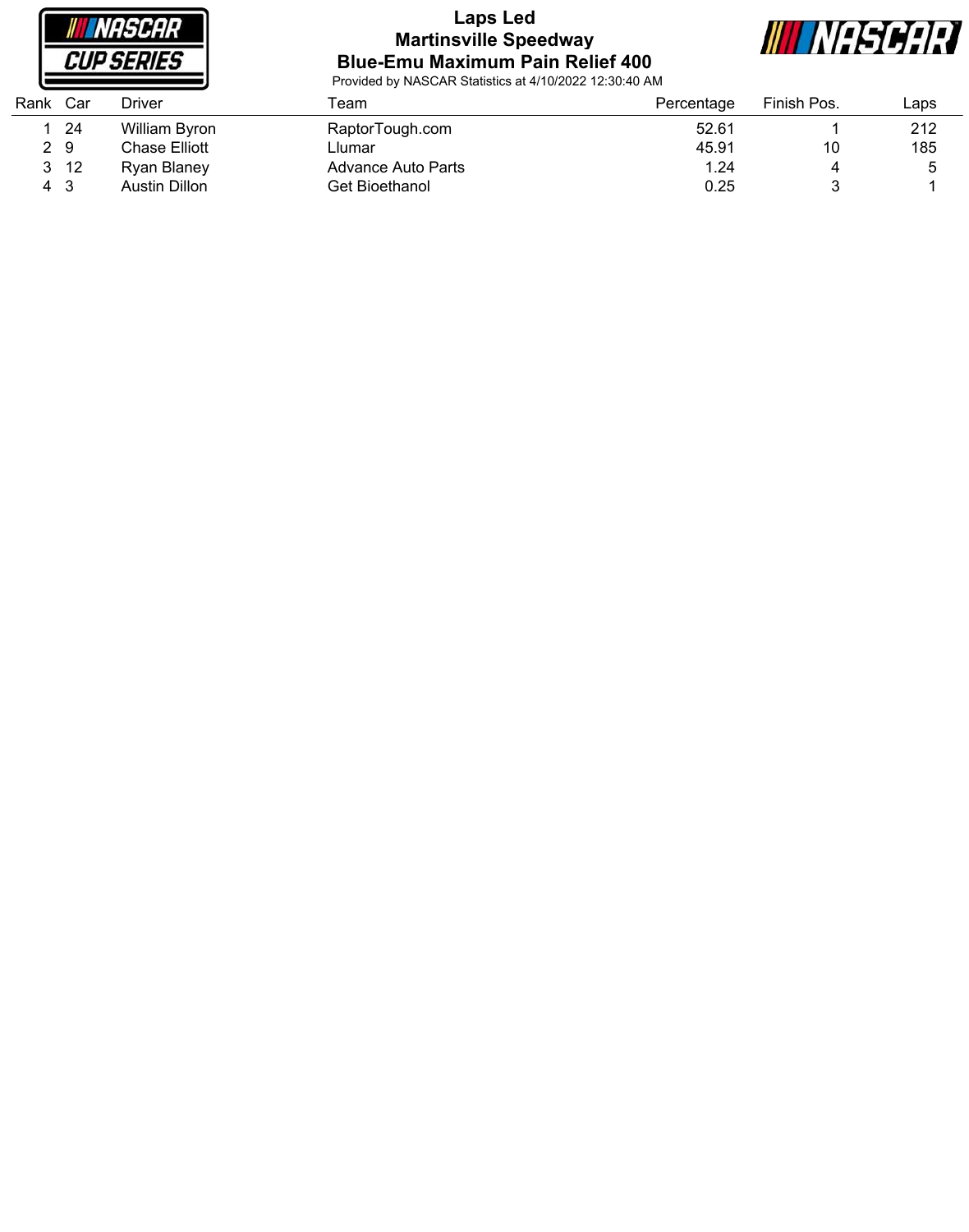| NASCAR                   |  |
|--------------------------|--|
| <i><b>CUP SERIES</b></i> |  |

### **Quality Passes Martinsville Speedway Blue-Emu Maximum Pain Relief 400**



| Rank<br>Car | Driver                  | Team                           | Finish Pos. | <b>Quality Passes</b> |
|-------------|-------------------------|--------------------------------|-------------|-----------------------|
| 18          | Kyle Busch              | M&M's Crunchy Cookie           | 7           | 36                    |
| 2           | <b>Austin Cindric</b>   | Menards \ Moen                 | 11          | 33                    |
| 45          | <b>Kurt Busch</b>       | McDonald's/MoneyLion           | 6           | 32                    |
| 14          | <b>Chase Briscoe</b>    | <b>Mahindra Tractors</b>       | 9           | 31                    |
| 4           | <b>Kevin Harvick</b>    | Subway                         | 14          | 30                    |
| 1           | Ross Chastain           | GoPro                          | 5           | 29                    |
| 9           | <b>Chase Elliott</b>    | Llumar                         | 10          | 27                    |
| 43          | Erik Jones              | FOCUSfactor                    | 13          | 26                    |
| 3           | <b>Austin Dillon</b>    | <b>Get Bioethanol</b>          | 3           | 25                    |
| 22          | Joey Logano             | <b>Shell Pennzoil</b>          | 2           | 24                    |
| 12          | Ryan Blaney             | <b>Advance Auto Parts</b>      | 4           | 21                    |
| 10          | Aric Almirola           | Smithfield Spirals             | 8           | 19                    |
| 5           | Kyle Larson             | HendrickCars.com               | 19          | 19                    |
| 17          | Chris Buescher          | Fastenal                       | 15          | 17                    |
| 48          | Alex Bowman             | Ally                           | 12          | 16                    |
| 23          | <b>Bubba Wallace</b>    | Door Dash                      | 16          | 14                    |
| 8           | <b>Tyler Reddick</b>    | 3CHI                           | 18          | 13                    |
| 41          | <b>Cole Custer</b>      | HaasTooling.com                | 21          | 13                    |
| 24          | William Byron           | RaptorTough.com                |             | 12                    |
| 38          | <b>Todd Gilliland</b>   | <b>Cross Country Adjusting</b> | 30          | 12                    |
| 20          | <b>Christopher Bell</b> | Yahoo!                         | 20          | 9                     |
| 19          | Martin Truex Jr         | Bass Pro Shops                 | 22          | 7                     |
| 11          | Denny Hamlin            | <b>SportClips Haircuts</b>     | 28          | 7                     |
| 6           | <b>Brad Keselowski</b>  | Fastenal                       | 17          | 4                     |
| 21          | Harrison Burton         | Motorcraft \ Quick Lane        | 26          | 4                     |
|             |                         |                                |             |                       |